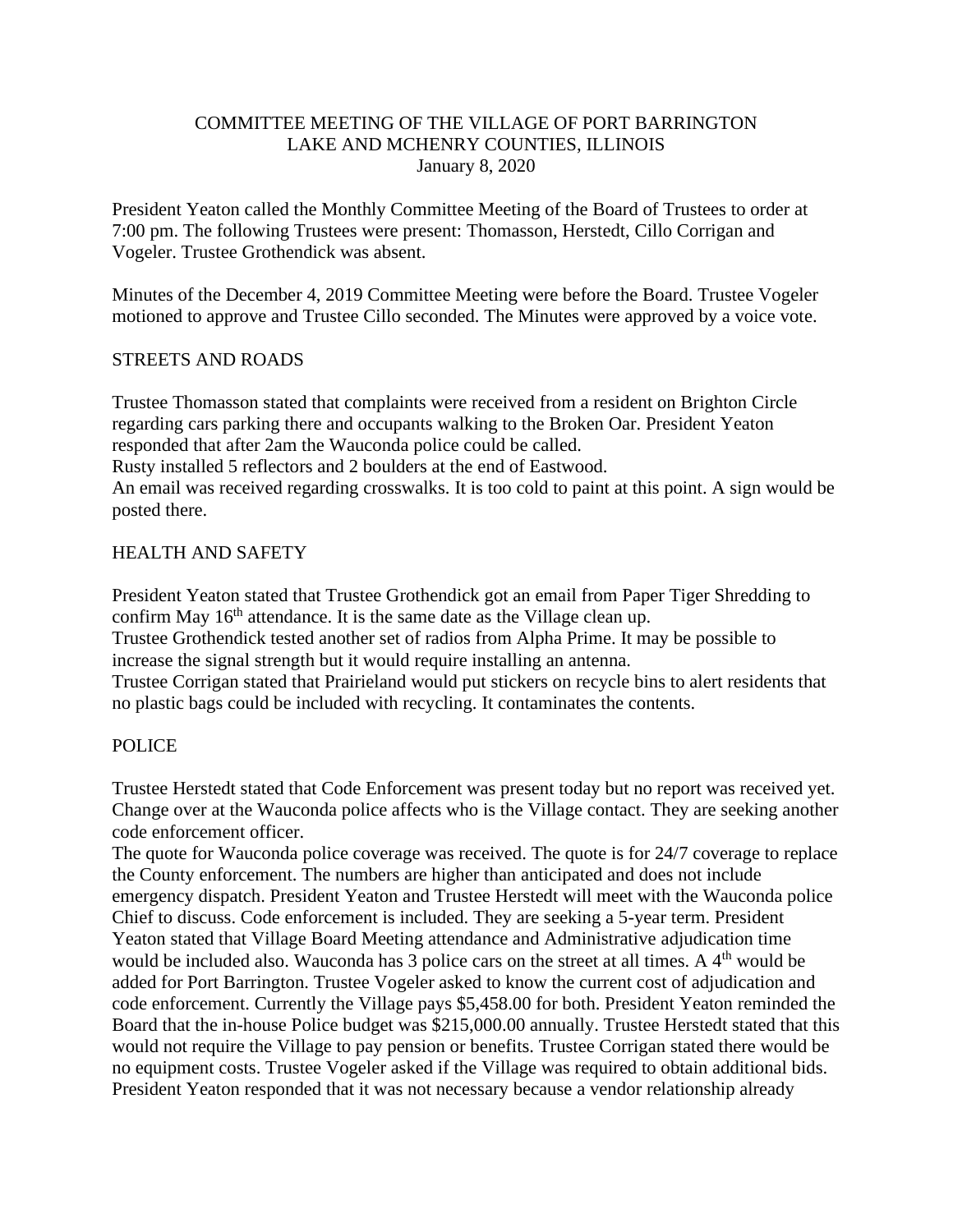exists. Trustee Vogeler stated that information on the anticipated revenue was needed and wants a separate quote for a dedicated code enforcement officer at 20 hours per week. President Yeaton stated that calls and emails were received about ice fishermen parking on Eastwood. Stickers were placed on cars there. Warnings were issued. Citations will be issued going forward.

# PARKS AND BEACHES

Trustee Cillo stated that a special event permit was issued for Hermann's ice fishing event.

# **FORESTRY**

Trustee Corrigan stated that the Tree City USA application was submitted.

## FINANCE

Trustee Corrigan distributed a summary regarding vehicle tax. 255 homes have past due balances. The information was given to Frank DeSort. The goal is to flag those who are noncompliant in the permitting software so that no permits would be issued to those homes.

# BUILDING AND ZONING

There is a meeting scheduled on 1/22/20 at the Village Hall regarding the CRS application with their representative. Donna Erfort and Trustee Vogeler will meet Friday to form questions in preparation.

The Board reviewed the Planning Commission recommendations for revising BG approved businesses. Mr. Sherman requested storage facility as a permitted use. The Board was polled and Trustees Thomasson, Herstedt, Corrigan and Vogeler voted no. Trustee Cillo stated that a single story building might be acceptable. The concern is that there is no real tax revenue from this type of business. The list would be given back to the Planning Commission and then it would come back to the Board. A Public Hearing would be required prior to approval.

## ADMINSTRATION

Donna Erfort stated there is a meeting on 01/17/20 regarding the All Natural Hazard Mitigation plan and a report would be filed.

FEMA mitigation grants were extended until 01/30/20. Donna is finding out the cost to pursue. The Illinois Association for Flood and Stormwater Management conference is in March. Donna requested to attend with an attendance fee of \$430.00.

The Planning Commission would be asked to create a schedule for 2020 meetings and potential subjects for consideration.

Economic Interest statements are coming soon.

Donna is working on making a list of documents for potential disposal and destruction. The Fox River Summit is in March.